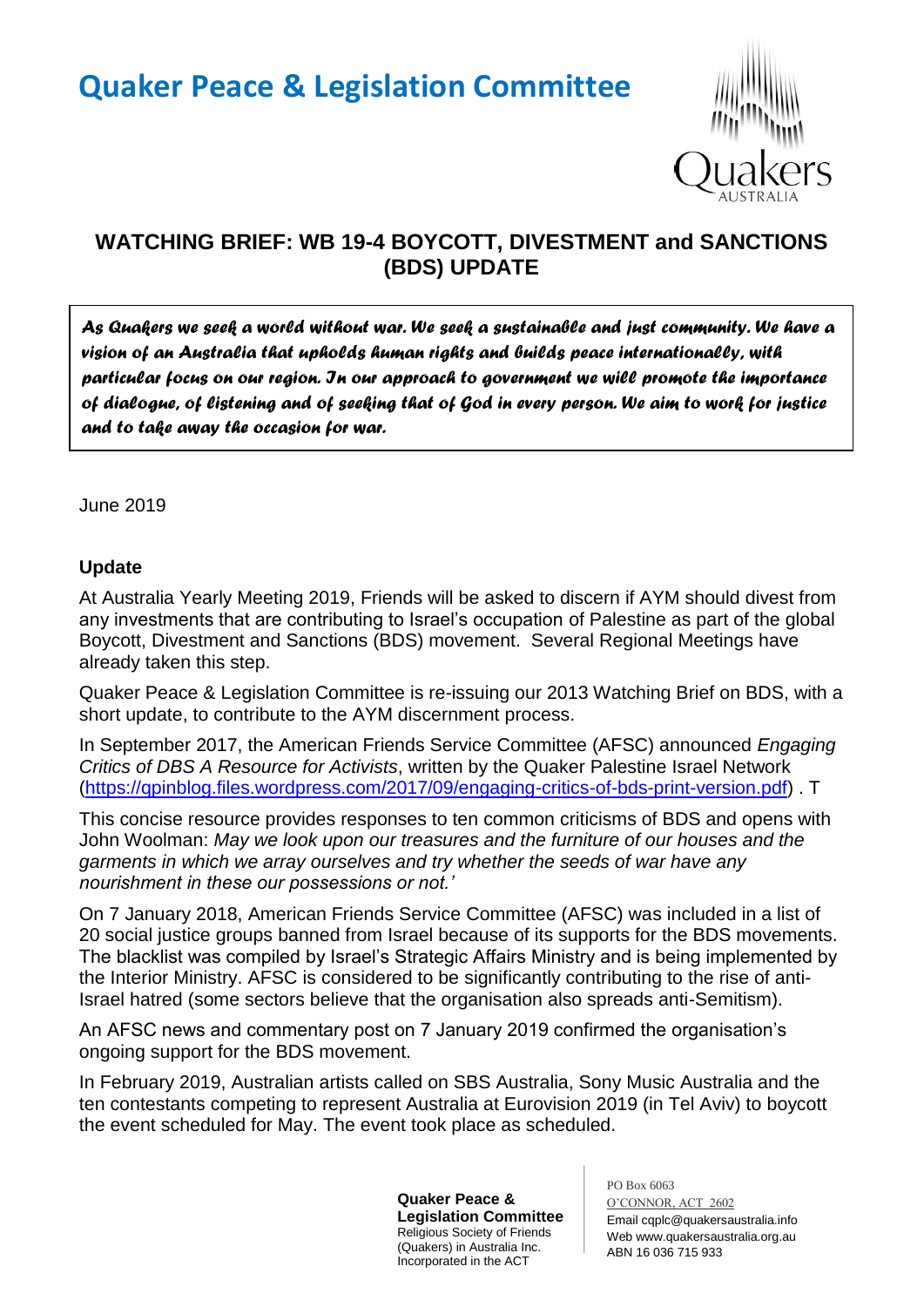## **Background**

The American Friends Service Committee (AFSC) explains that BDS campaigns have emerged in recent years in different forms – street protests, board room lobbying, shareholder actions, lawsuits, strikes, teach-ins and other action to call attention to corporate and institutional complicity. The principal focus is to end complicity with Israel's occupation and violation of human rights. The Palestinian BDS refers to a call by over 170 Palestinian organisations in 2005 asking that "the international community implement broad boycotts and… divestment initiatives against Israel similar to those applied to South Africa in the apartheid era".

The Palestinian BDS hopes to end the occupation of Arab lands, dismantle the wall, call on Israel to recognize the rights of Palestinian citizens, and support the right of refugees to return to their homes (UN Resolution 194). It seeks to expose and challenge repressive policies using non-violent means.

## **How the BDS Movement has Developed**

According to *Wikipedia*, several significant events in support of BDS occurred in 2009:

- (a) Large demonstrations at several UK universities led to a decision by Cardiff University to divest all investments in BAE Systems, an arms manufacturer that co-operates with Israel.
- (b) Tourism advertisements for Israel were removed from the London underground network in response to pressure from the Palestinian Solidarity Campaign.
- (c) The French company Veolia withdrew from the Jerusalem Light Rail Project and sustained a court challenge which found against the company.
- (d) Dexia, a Belgian-French financial group, stopped all financial services to Israeli settlements in the West Bank.

The United Nations Special Rapporteur on the occupied territories, Richard Falk, in a report to the UN Human Rights Council in 2012 recommended that businesses named in his report – including US firms Caterpillar, Hewlett Packard, Motorola, Sweden's Volvo and Assa Abloy, France's Veolia, UK's G4S, Belgium's Dexia, Netherlands' Riwal and Mexico's Cemex – be boycotted "until they bring their operations into line with international human rights and humanitarian law and standards".

A number of prominent people have lent their support to the BDS – Stephen Hawking, Noam Chomsky, Malcolm Levitt, and Naomi Klein. According to John Collins of Columbia University, there is an increasing number of young people supporting the campaigns, including "the young Jewish activists throughout North America who have thrown their support behind the BDS movement and engaged in previously unimaginable actions such as the disruption of speeches by senior Israeli political leaders".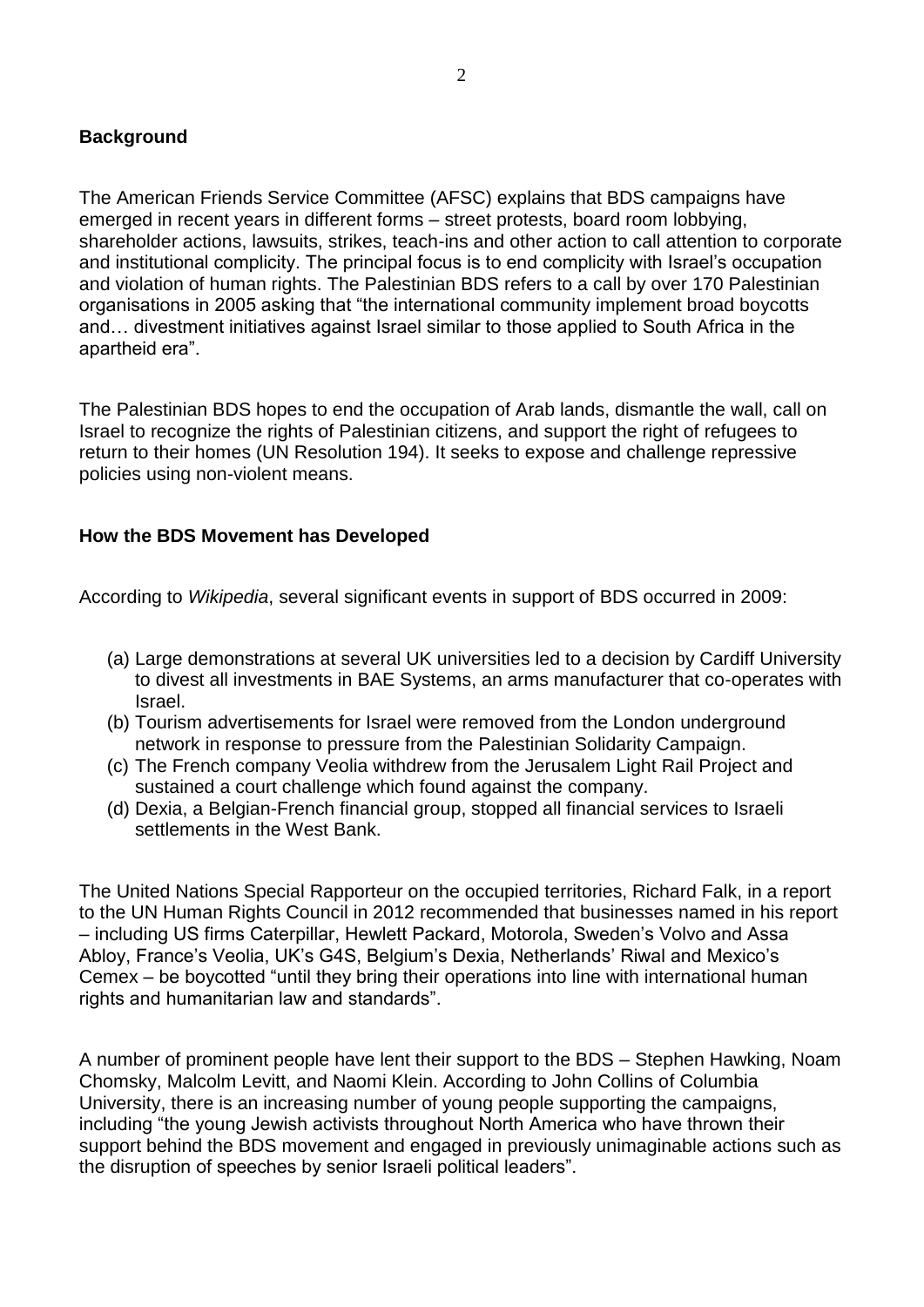The BDS campaign has been the subject of considerable discussion among NGOs and churches in many parts of the world. As a result, many groups have passed resolutions in support of BDS. For example, the United Church of Canada in May 2013 initiated a Palestine Israel Education and Economic Action Campaign involving engagement with companies and stores, and action against some settlement products. Nine conferences out of the 63 in the United Methodist Church in USA in June 2013 responded to the concerns of many members by moving to divest their church's pension funds of companies involved with the occupation of Palestine. This followed a significant division of opinion at the UMC General Conference in 2012 about divestment.

In May 2013 Suzanne Ismail wrote *in Earth and Economy* (a blog of Quakernomics UK) that Unilever (UK-Dutch multinational) has become the latest company to distance itself from the illegal Israeli settlements, by moving production from the Barkan industrial zone to within Israel proper. This move follows publication of a report called *Trading Away Peace: How Europe helps sustain illegal Israeli settlements*. Quaker Peace & Social Witness (UK) and the Quaker Council for European Affairs (QCEA) were two of 22 organisations that published the report in 2012.

According to Suzanne, parliaments across Europe have discussed the report's recommendations – for better labeling rules, discouraging European companies from doing business in the settlements, and a ban in importing settlement goods. As Israel continues its policy of expanding settlements, the campaign will continue.

On 8 June 2013 the 4<sup>th</sup> national BDS conference was held in Bethlehem, attended by around 700 participants. According to Asa Winstanley (*Electronic Intifada*), the Palestinian Authority came in

for criticism for collaborating with Israel over the occupation. Many in the BDS movement see 'normalising' activities in schools and universities (including cross-cultural youth camps) as undermining efforts to remove the occupation. The conference reinforced the goal of spreading BDS through local campaigns in the occupied territories. In a report issued on 4 July, the Palestinian Campaign for the Academic and Cultural Boycott of Israel said that the conference "represented a turning point in the impressive global growth of the BDS movement…a distinguished platform for exchanging ideas among representatives of political parties, Palestinian youth and student activists, trade unionists, women activists, decision makers, intellectuals, academics, representatives of the private sector, and leading NGO networks".

The Knesset (Israeli Parliament) in July 2011 passed a law making it a civil offence to call publicly for a boycott against the State of Israel. Under the law, anyone calling for a boycott can be sued and forced to pay compensation. There were objections to the law, and this led to decision by the Israeli Supreme Court in December 2012 freezing the law and asking the Government to show cause why the law should not be struck down. No final decision has been made. In the meantime the Israeli Prime Minister, Benjamin Netanyahu, has become active in seeking funds from wealthy supporters to counteract the BDS campaign, according to a report by commentator Nahum Barnea on 25 June on the website of Israeli newspaper *Yedioth Ahronoth*.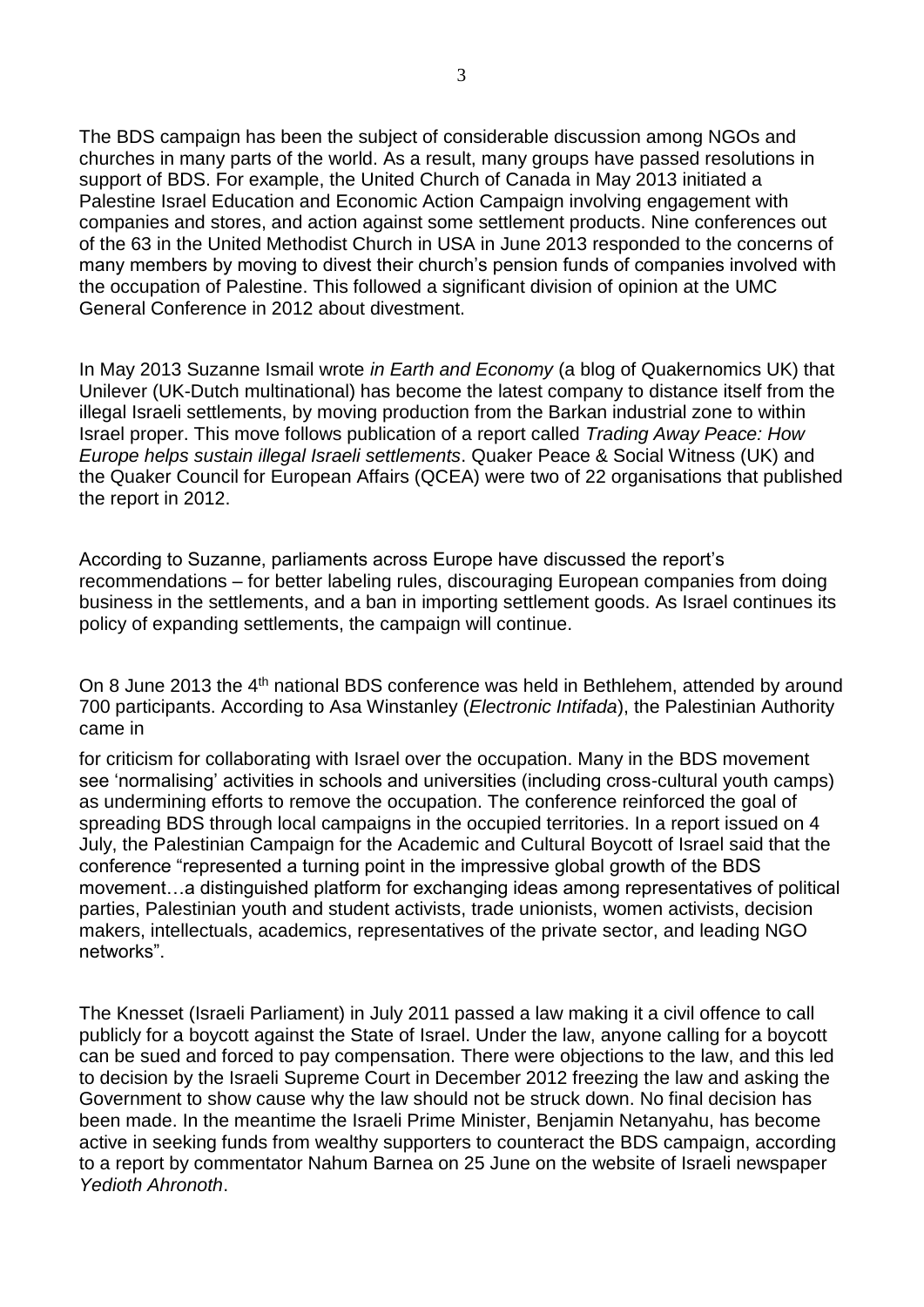#### **Australia and BDS**

There has been considerable controversy in Australia about the BDS campaign. In 2011 protests took place against the Max Brenner stores, which are part of the Strauss Group which is a large food and beverage company that supports Golani and Givati brigades in their human rights abuses against Palestinians. In Melbourne some protesters were charged with trespass, but were acquitted in a court case which upheld the right of peaceful protest.

Other companies that have seen protests in Australia are Veolia (transport), the Body Shop (part of L'Oreal which has heavy investments in Israel), Seacret (cosmetics using Dead Sea resources), and Caterpillar (bulldozers).

Politically, the Greens in NSW initially adopted a resolution in favour of BDS, but later modified their approach to be closer to Federal Greens policy of not actively supporting BDS. There was a vigorous debate in Marrickville Council about whether to support BDS, and the decision went against support. The head of the General Delegation of Palestine to Australia, Izzat Abdulhadi, said in 2011 that he was against the full scale BDS campaign, apparently because he was concerned it could lead to violence.

Jewish groups such as the Executive Council of Australian Jewry have opposed the campaign, and Julia Gillard as Prime Minister made it clear in 2012 that "the campaign does not serve the cause of peace and diplomacy for agreement on a two-state solution between Israel and Palestine". Kevin Rudd is on record as condemning the protests. *The Australian* newspaper has taken a strong anti-BDS position. Both the Government and Opposition have said they will cut off federal grants for individuals and institutions that support the BDS campaign.

Antony Lowenstein, an independent journalist and author, says that BDS is a legitimate nonviolent tactic that targets the illegal occupation of Palestine. He says: "Anti-Semitism has nothing to do with this movement…Freedom for Palestinians will only come when Jews, Palestinians and others join together to demand justice for an occupied people. Universities and corporations who profit from this occupation deserve to be named, shamed and boycotted".

A critic of BDS, Nicholas Herriman (Anthropology, La Trobe University), said in an article on 2 July on *The Drum* website that "BDS would be less open to charges of anti-Semitism if it acknowledged the complexity of the situation….It does not acknowledge the contested nature of Israeli politics. Nor does it criticize the intransigence of some Palestinian groups".

Within the religious sector, there is a Palestine Israel Ecumenical Network (PIEN), formed in 2006, which aims to express solidarity with the people of Palestine and Israel, especially Christians, and influence public opinion and policy. It has links with the National Council of Churches in Australia (NCCA) and the World Council of Churches (WCC), as well as the Christian community in Israel and Palestine. It is affiliated to the Australia Palestine Advocacy Network (APAN) which advocates for peace and justice based on UN resolutions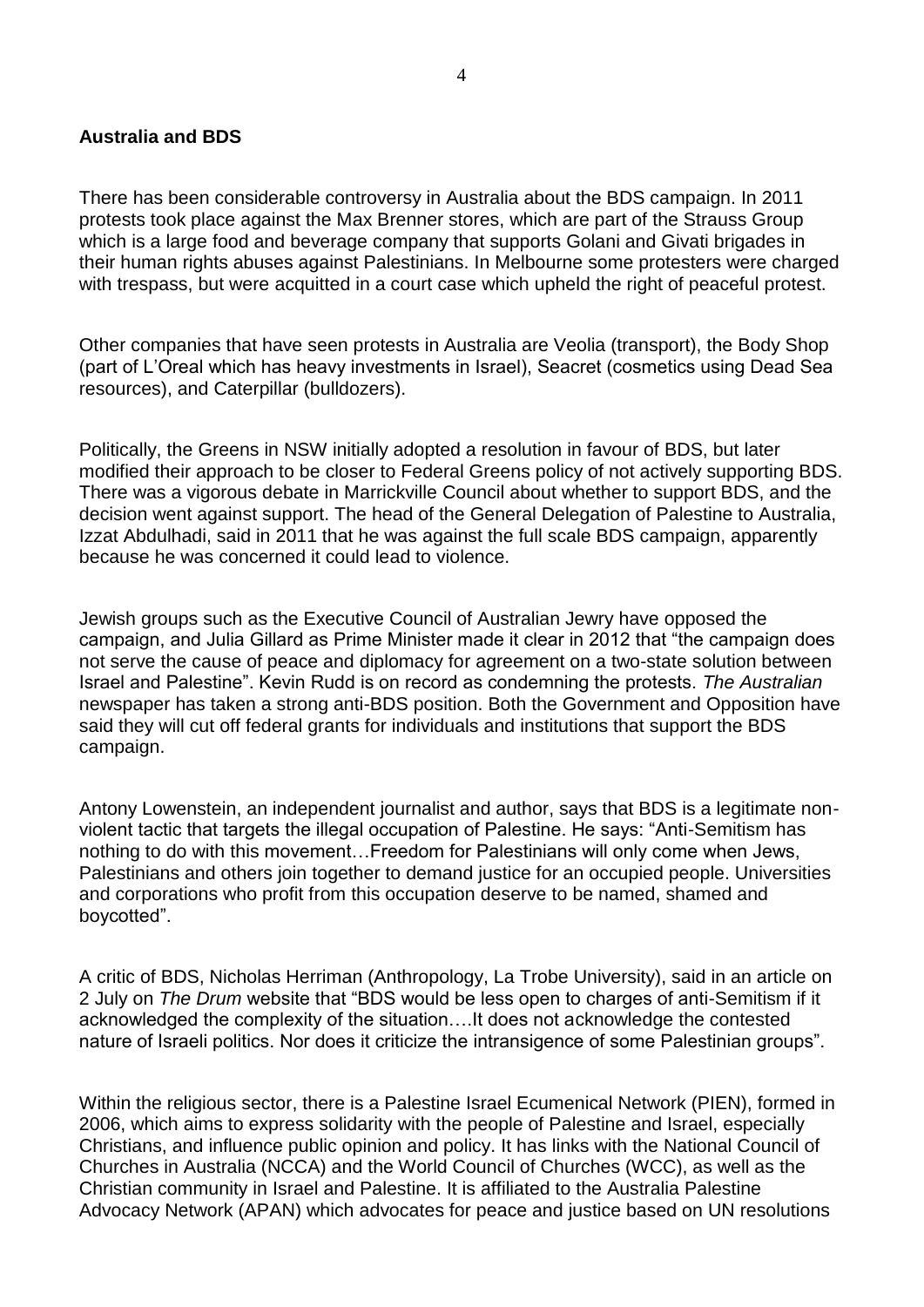and international law, seeks self-determination for Palestinians, and to raise awareness in Australia. Australia YM joined APAN earlier this year.

In May 2013 Dr Mona El Farra, President of the Red Crescent Society of Gaza visited Australia (with the support of a number of groups including Quakers). She stressed the importance of the BDS campaign as part of the overall resistance to the occupation.

According to CBN News (10 April 2019) Airbnb reversed its decision of November 2018 to ban home listings in Israeli settlements. This change followed a court settlement with American Jewish plaintiffs who sued the company.

The German Parliament labelled BDS anti-semitic in May 2019 (The Guardian, 18 May) following a campaign by members of the Jewish community. This decision call forth an open letter signed by 60 Jewish and other academics expressing concern that this Government action demonised supporters of Palestinian human rights.

## **Quakers and BDS**

As in many other religious groups, Quakers have been considering how best to respond to the traumas of the Israel-Palestine conflict over many years. British, European and American Friends have been especially exercised, and have undertaken many efforts to promote peace and justice. In more recent times, BDS has been a major issue for many Friends. The Ramallah Monthly Meeting in the region sent an Epistle to Friends everywhere in March 2010, on the occasion of the 100<sup>th</sup> anniversary of the Meeting House there. The Epistle spoke of the efforts of many to end the occupation and restore human and civil rights by non-violent means. They called on Friends to uphold Ramallah Friends Meeting in its witness, and to discern what they can best do to end the conflict. They concluded by saying: "We ask Friends to consider adopting boycott, divestment and sanctions as we may be led to do, individually or corporately".

One response to this call came in April 2011 when Quakers in Britain (through their Meeting for Sufferings) agreed to boycott products from the Israeli settlements in the West Bank, on the basis that the settlements are illegal under international law. This decision was seen as building on other moves since 2002 such as the involvement of many Friends in the Ecumenical Accompaniment Program in Palestine and Israel (EAPPI) which provides observers to promote non-violence and monitor human rights abuses.

The American Friends Service Committee (AFSC) supports an end to Israel's occupation of the Palestinian territories. It has participated in boycott and divestment campaigns on civil rights, anti-apartheid and prison rights. Since 1948 AFSC has worked with Palestinians and Israelis to achieve a just and lasting peace, and supports non-violent action to this end.

In April 2012 Friends Fiduciary Corporation, an investment firm serving over 300 Quaker organisations in the United States, dropped Caterpillar Corporation from its list of socially